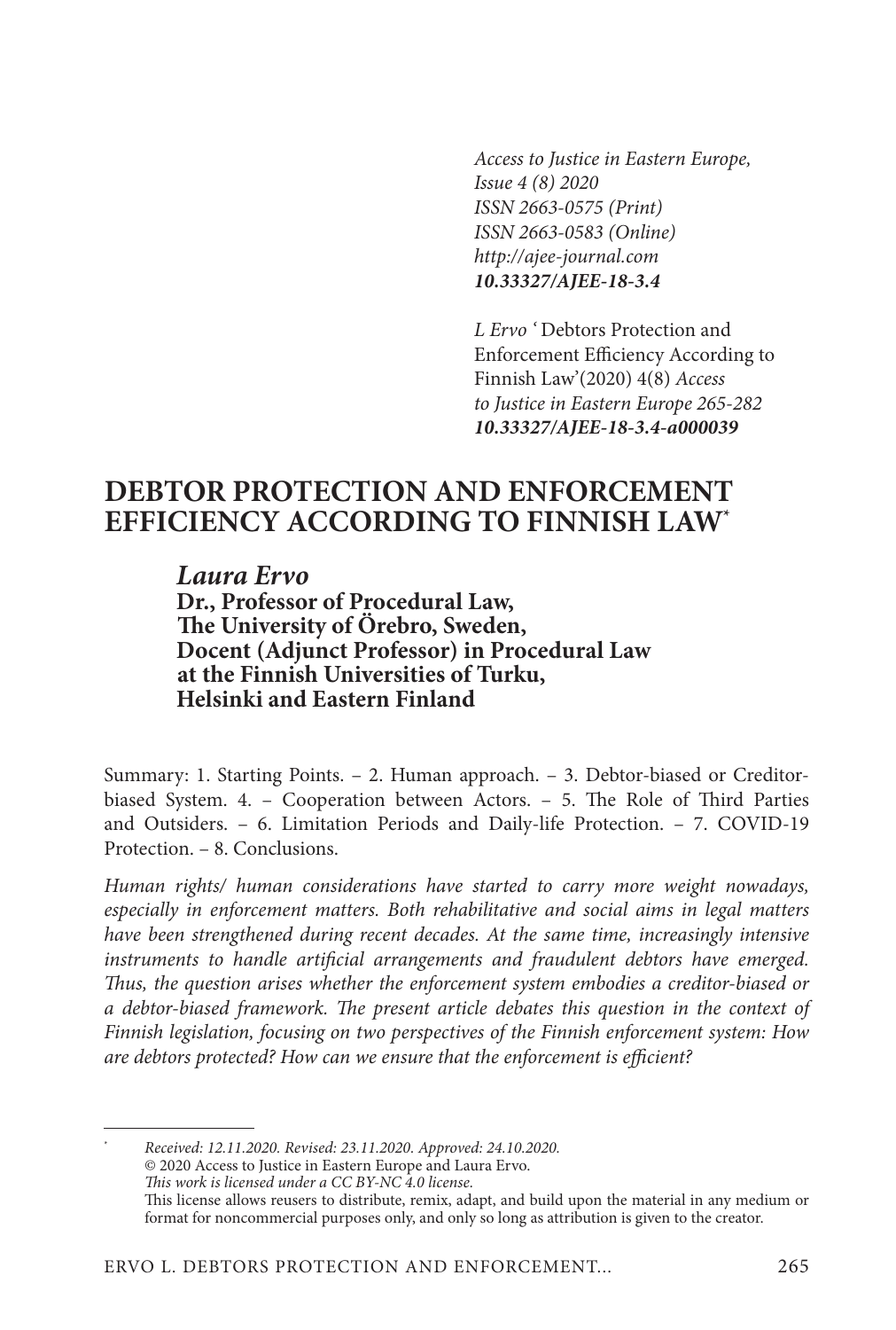*Keywords: Enforcement, Protection of debtors, Over-indebtedness, Artificial arrangements, Fraudulent debtors, Efficient enforcement, Rehabilitation of debtors, Covid-19.*

#### **1. STARTING POINTS**

Since the 1990s, the global economy has experienced instability. At the beginning of the 90s, many countries suffered economic downturns. This recession caused unemployment and led to human tragedies. European countries, like Spain, Italy, and Greece, experienced economic crises less than ten years ago. Since the whole world is fighting Covid-19, this pandemic represents not only a health problem but also deeply affects global and national economies, causing human tragedies, such as unemployment, deaths, and illness. When such difficulties accumulate, this can also result in economic fatalities. People who have invested a lot, for instance in their homes cannot pay their mortgages on time or at all. Therefore, a need has arisen to help debtors tackle indebtedness to realise financial rehabilitation. This compassion does exemplify not only human decency but also an economic interest. In other words, the aim is to help debtors regain financial independence and economic viability.

At the same time, recent decades have also seen many scandals of an economic nature. We have thus witnessed white-collar crimes, money laundering, tax offenses, and twilight investments in tax havens where even once-respectable banks have been involved.<sup>1</sup>

Hence, two primary enforcement law trends have emerged to protect and rehabilitate debtors and secure efficient, effective enforcement of artificial arrangements and fraudulent debtors. From that perspective, traditional enforcement law has undergone some turmoil, unmasking two countervailing aims: human considerations on the one side and effectiveness on the other side. How enforcement legislation can realize these conflicting objectives simultaneously has posed a pertinent question. This research, situated within the Finnish legislative context, postulates parallel solutions to human considerations and effective governance.

## **2. HUMAN APPROACH**

Nowadays, human rights along with human considerations carry more weight in enforcement matters. This trend has persisted in Finland since 1995. Nevertheless, the idea does not depict a modern concept: the Code of 1734 already mandates fair enforcement.<sup>2</sup> However, some steps have been taken quite recently; for example the last resort of using custody as a coercive measure during the enforcement was abandoned in 1996.<sup>3</sup> During the enforcement, the most demanding coercive measure entails the debtor

<sup>1</sup> 'Nordealle sakot finanssivalvojalta – taustalla Panama-paperit' (*Kauppalehti*, 21 December 2017) <https:// www.kauppalehti.fi/uutiset/nordealle-sakot-finanssivalvojalta-taustalla-panama-paperit/3c85b6ade071-3ef3-8da4-37f491726459> accessed 22 November 2020.

<sup>2</sup> T Linna, 'Ulosotto ja perusoikeudet' (2000) 5 Lakimies 690–709.

<sup>3</sup> Previously, custody could be used to ensure a defendant fulfiled an order on relevant enforcement grounds. (Payment orders were excepted from this practice, but other kinds of duties to fulfil could be thus enforced).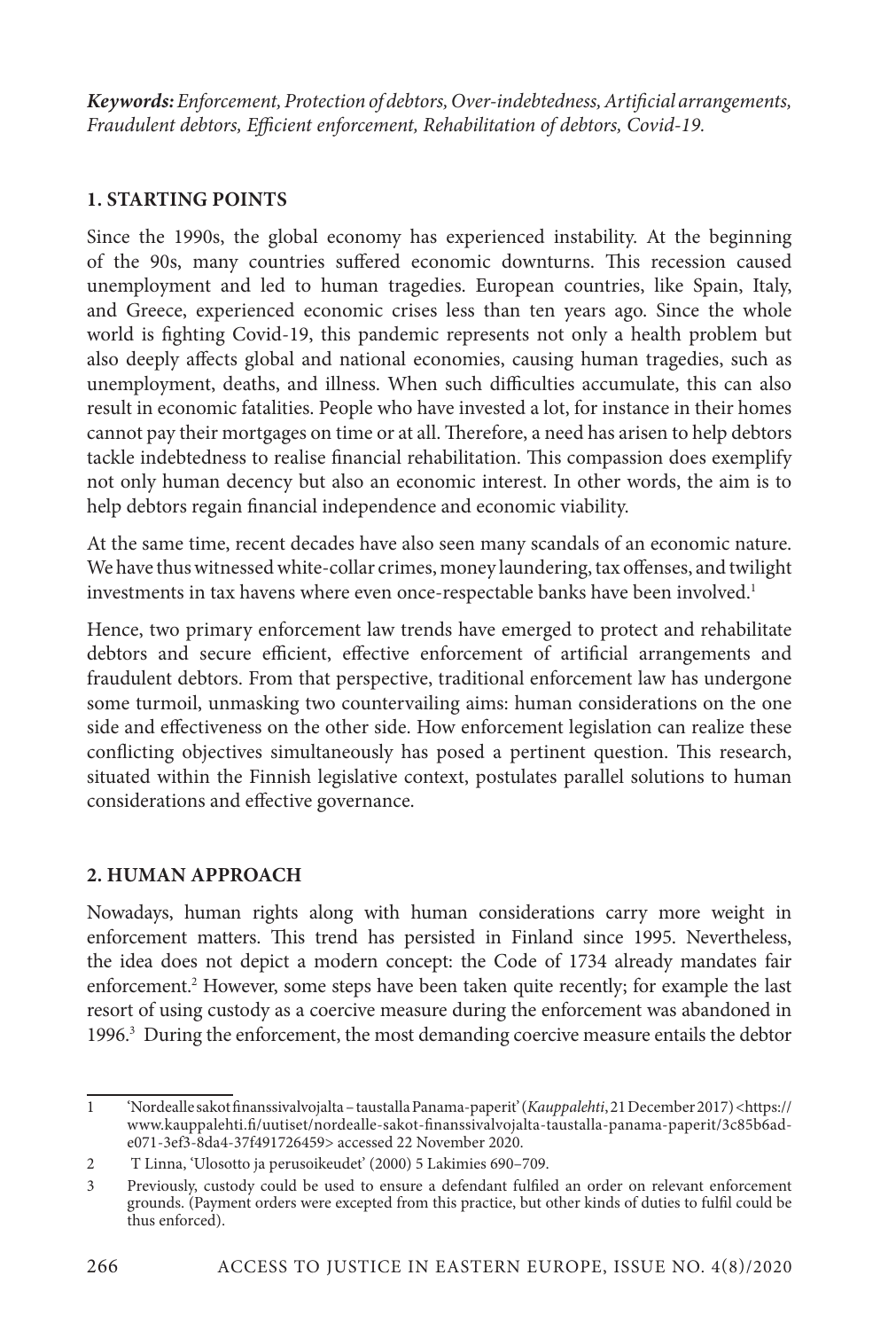being summoned to a police enforcement inquiry.<sup>4</sup> It is, however, not legal to take him/her into custody beforehand in order to ensure the debtor attends the enforcement inquiry.<sup>5</sup>

Enforcement authorities must protect the interests of creditors and debtors.<sup>6</sup> The debtor does not usually need legal counsel because the enforcement authorities will take one's rights into consideration *ex officio*. 7 They must observe what is fair and guarantee the debtor does not suffer unduly from the judgment execution.<sup>8</sup> The principle of fairness includes a norm concerning conflicting interests. If a conflict exists, the debtor's interests supersede (*prima facie)* those of the creditor.9

The Enforcement Code emphasizes the primary principles defining fairness during enforcement.10According to the general fairness principle, the executive officer must act impartially and adequately when carrying out official duties. Additionally, the executive duties have to be performed rapidly, effectively and expediently. The procedures cannot harm the debtor or the third party more than required to achieve enforcement. The executive officer also has to promote the debtor's independent initiative and party readiness to conciliate.11 This principle of due form balances executive powers and optional rules.12 The fairness principle also encompasses the principle of proportionality.13

The fairness principle covers both procedural and material fairness.<sup>14</sup> Procedural fairness in the enforcement process is not identical to the fairness required at the trial stage. During the enforcement procedure, legal protection differs and is not subject to the same protection as civil litigation. Legal protection augments when investigating enforcement material basis during a trial. As enforcement entails one facet of justice administration, the required fairness is more relevant than administrative procedures.<sup>15</sup>

The primary fairness elements constitute 1) the right to be heard, 2) state office impartiality, 3) publicity restrictions, 4) the duty to give decision grounds, 5) the right to appeal, and 6) the right to use counsel or an attorney.<sup>16</sup>

For reasons of fairness, the enforcement must not draw unnecessary public attention and harm.<sup>17</sup> Any damage caused must relate to enforcement. Overly radical acts must be avoided, and enforcement measures must be executed discreetly. Also, business and neighbourhood relations and housing aspects must not be jeopardised unless essential. The party's wishes concerning the place and time of enforcement execution have to

- 10 Linna,Leppänen (n 6) 10 ‒ 11.
- 11 The Enforcement Code (n 5) Chapter 1, Section 19.
- 12 Linna, Leppänen (n 6) 11.
- 13 Linna, Leppänen (n 6) 22.
- 14 Linna, Leppänen (n 6) 25.
- 15 Linna, Leppänen (n 6) p. 26.`
- 16 Linna, Leppänen (n 6) 27 31.
- 17 Linna, Leppänen (n 6) 312.

<sup>4</sup> Linna (n 2) 692.

<sup>5</sup> The Enforcement Code of Finland (705/2007) Chapter 3, Section 59; Linna (n 2) 698.

<sup>6</sup> T Linna, T Leppänen, *Ulosottomenettely* (Talentum 2003) 29.

<sup>7</sup> Linna, Leppänen (n 6) 290.

<sup>8</sup> The Enforcement Code (n 5) Chapter 1, Section 19.

<sup>9</sup> R Koulu, H Lindfors, *Ulosotto-oikeus* (Edita 2009) 39 – 40.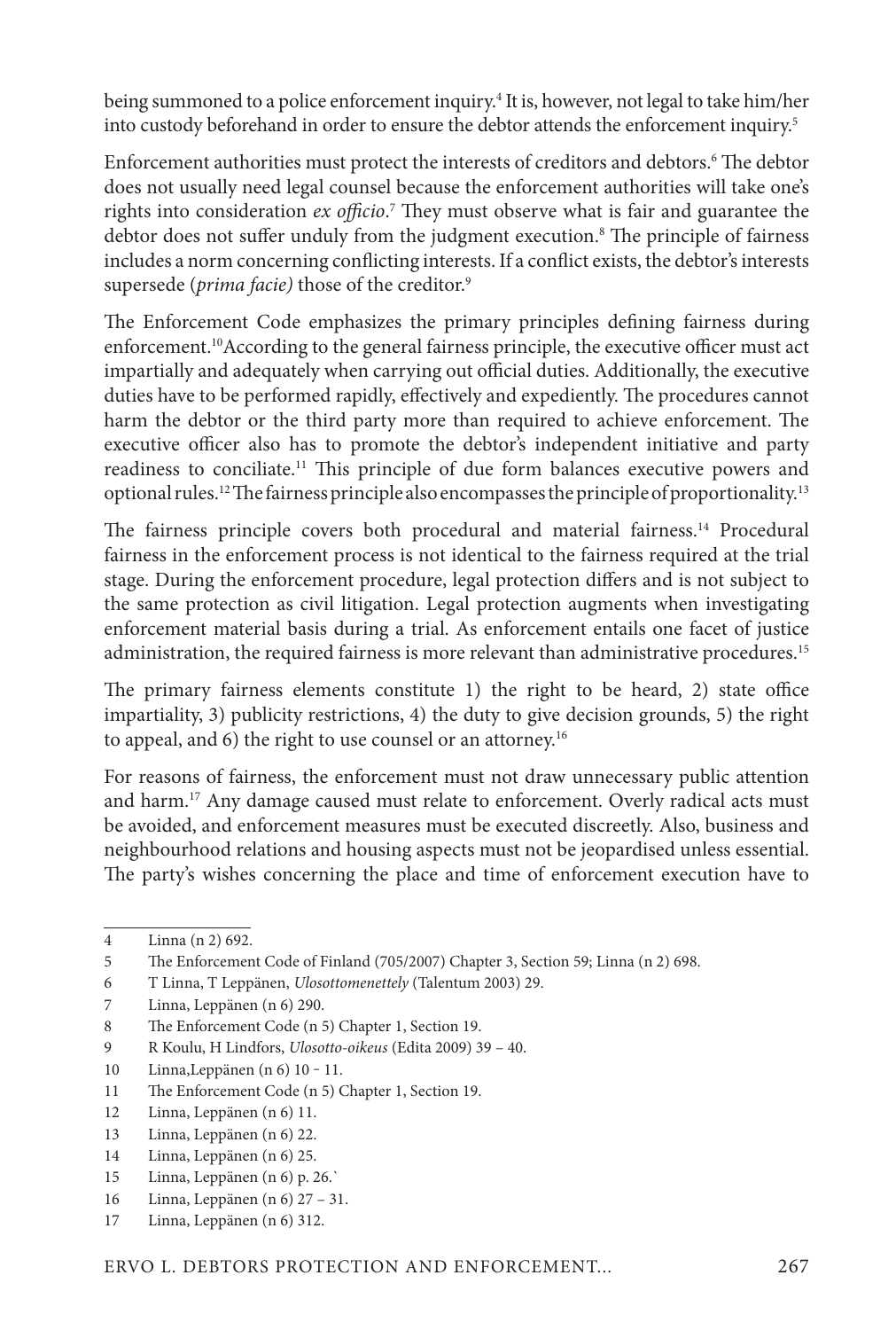be considered, if possible, without endangering the principle of judicial investigation. Moreover, the bailiff also must promote a conciliatory spirit amongst the parties.<sup>18</sup>

One of the essential principles of enforcement entails transparency. The executive officer must inform the debtor and protect the individual *ex officio*. The duty to inform the party gains complexity if the person does not retain legal counsel or an attorney. When informing the parties, the executive officer must maintain impartiality: the parties must be treated equally. Transparency constitutes one component in *executive service*. 19 Just like the administration of justice reflects a court service in Scandinavia, the executive authority in civil litigation serves the same purpose and functions as a *service* for clients, who, in this instance, comprise the creditor and the debtor.

Even if the enforcement involves liquidation, rehabilitative ideas have dominated recent reforms. One pertinent example encompasses enforcement time-limits now restrict enforcement, making it no longer valid indefinitely. The usual time limit is 15 – 20 years if the debtor is a natural person.<sup>20</sup> The idea aims to prevent unfair long-lasting enforcement.<sup>21</sup> Thus, modern enforcement shares some characteristics with loan arrangements, even if it represents liquidation.<sup>22</sup>

Debtors, who are legal persons, have realised the notion of the capacity to survive with the help of the right to *beneficium* and the protected portion, which – after the reform ensures legal persons' interests are served.23

The appeal is also examined as a whole in the first instance<sup>24</sup>, where the District Court may examine if an executive officer's decision stands entirely correct, and the Court is not bound to the complainant/plaintiff claims.25 This premise exemplifies how the parties are protected *ex officio* during the enforcement procedure.

The right to be heard does not embody an absolute enforcement right like in a civil proceeding. The parties have already been heard during the proceedings when the grounds for the enforcement were obtained. Moreover, enforcement is based on judicial investigation, minimising the need to be heard. However, the debtor usually has a right to be heard. Various notices also serve as tools for delivering information to the debtor.<sup>26</sup>

With the reform of 2003, a general rule was introduced, covering party hearings in the Code of Enforcement. According to Chapter 3, Section 32, the person in question shall reserve an advanced opportunity to be heard suitably by a bailiff. An inability to obtain the individual's contact details or the inability to hear the person for another corresponding reason shall not prevent enforcement continuation. In other situations explicitly stated in law, the bailiff shall hear the parties and third parties if the matter

<sup>18</sup> Koulu, Lindfors (n 9) 136.

<sup>19</sup> Linna, Leppänen (n 6) 35 – 36.

<sup>20</sup> The Enforcement Code (n 5) Chapter 2, Section 24.

<sup>21</sup> Linna, Leppänen (n 6) 18.

<sup>22</sup> Linna, Leppänen (n 6) 18.

<sup>23</sup> The Enforcement Code (n 5) Chapter 4, Sections 21, 64, 65 and Linna, Leppänen (n 6) 22.

<sup>24</sup> Only at the district court and no longer at the court of appeal.

<sup>25</sup> The Enforcement Code (n 5) Chapter 11, Section 16.

<sup>26</sup> Linna, Leppänen (n 6) 27 – 28.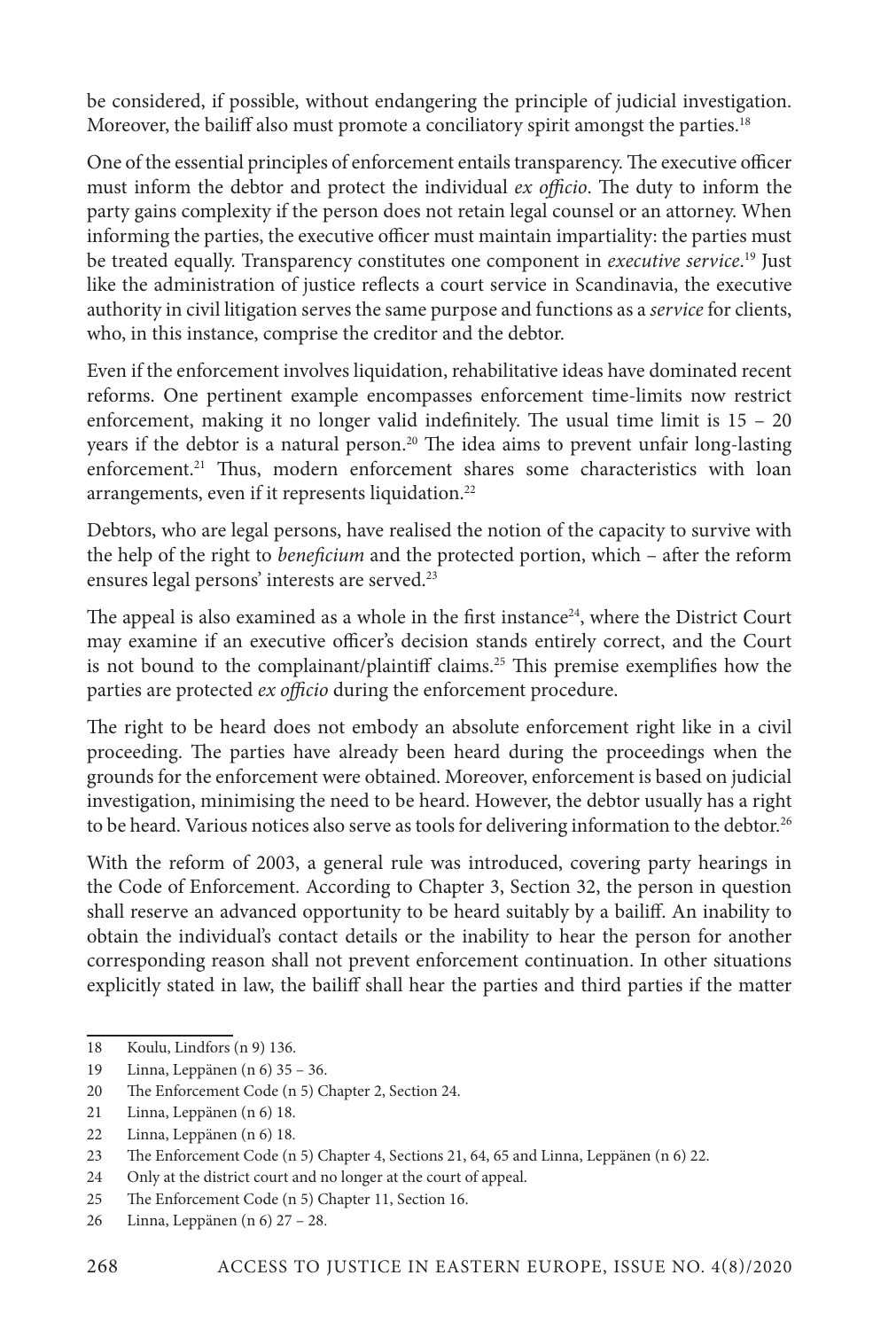is deemed considerably significant and does not impede the hearing. The person in question shall reserve an opportunity to be heard again if pertinent new evidence emerges regarding the matter. Furthermore, numerous striking paragraphs outline the right to be heard in various situations during enforcement.<sup>27</sup> In practice, the bailiff calls the debtor, and the individual gains the right to be heard immediately.<sup>28</sup>

The bailiff can even organize voluntary meetings for all parties in the enforcement case. Yet, no rules exist concerning this procedure. However, this process exemplifies the only way to encourage communication and discussion between parties; otherwise, they cannot meet. The creditor is not invited to the enforcement inquiry because the debtor must concentrate on relaying information. If the enforcement transpires at an individual's home, the creditor cannot attend<sup>29</sup>, as this infringes on the debtor's protection and privacy.30

The information also must be given via notices. Three legal *notices* exist when an enforcement ground is based on a liability to pay. First, the bailiff should contact the debtor and *notify* the person *of the filing,* declaring the enforcement matter. Secondly, *prior notice* is given to inform the debtor property that will be seized, called a declaration of an object. The third notice, *a notice after the fact,* refers to facts relevant to the situation, what has happened, and when. This notice can also be termed 'a second declaration of the matter.<sup>31</sup>

The enforcement authorities aim for a voluntary payment after sending a collection letter. The assistant enforcement officer and the debtor may set up a payment schedule to establish a voluntary debt repayment. The schedule preconditions will be assessed on a case-by-case basis.32

Instead of salary or business income, the enforcement authority may create a payment schedule if the debtor can credibly guarantee repayment following the payment schedule. The payment schedule equals wage or business income garnishment. If a payment schedule is set up instead of assessing wages or business income, the same rules for awarding leniency applied to these distraint types are applied to the payment schedule. In addition to setting up the payment schedule, distraint will also be carried out to ensure schedule adherence. If the debtor fails to keep to the schedule, then the seized assets will be sold by compulsatory auction. The officer in charge may decide the payment schedule has also lapsed if the debtor's new debts enter enforcement proceedings or if the debtor mismanages the seized assets. The alternatives involve establishing a new payment schedule to reflect the new circumstances or selling the seized assets.<sup>33</sup>

Every debtor has one personal District Bailiff and one personal assistant executive officer who deals with all the person's debts and other possible executive matters. The

<sup>27</sup> The Enforcement Code (n 5)Chapter 3, Section 32 and Linna, Leppänen (n 6) 407 – 410.

<sup>28</sup> Linna, Leppänen (n 6) 408 – 409.

<sup>29</sup> It is nowadays very rare that enforcement takes place in the debtor's home. Linna (n 2) 696.

<sup>30</sup> Linna, Leppänen (n 6) 408 – 409.

<sup>31</sup> The Enforcement Code (n 5) Chapter 3, Sections 33, 34 and 36 as well as Linna, Leppänen (n 6) 394.

<sup>32</sup> The Enforcement Code (n 5) Chapter 4, Section 59 and 'Velan maksu' (Oikeus.fi, 16 July 2020) <https:// oikeus.fi/ulosotto/fi/index/velallisenaulosotossa/maksusuunnitelma.html> accessed 22 November 2020.

<sup>33</sup> The Enforcement Code (n 5) Chapter 4, Section 59 and 'Velan maksu' (n 32).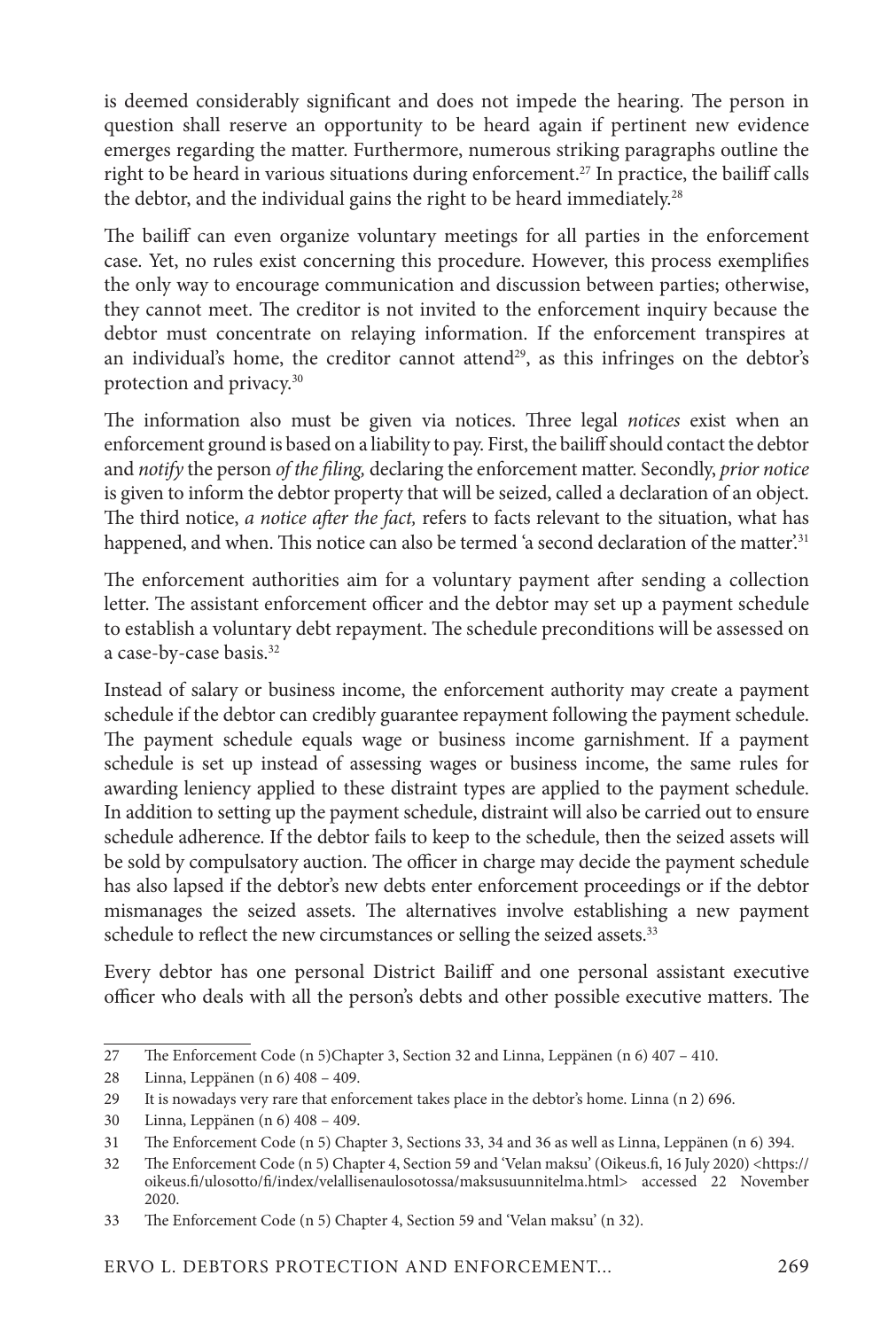aim is to consider the debtor's entire situation all the time. Even though the creditor can file with any executive officer in the country, one person takes responsibility for one debtor's whole situation. After the opening tasks have been completed, the files will be transferred to the executive officer in charge, who will then remain responsible for the case henceforth.34

The attending executive officer usually works in the same residence area as the debtor. If this is not the case, the debtor's real possibilities to attend one's interest have to be otherwise taken into consideration. The other primary principle entails choosing the executive officer in charge to execute enforcement expediently.<sup>35</sup>

## **3. DEBTOR-BIASED OR CREDITOR-BIASED SYSTEM?**

Due to recent extensive reforms in enforcement, debtors' protection is both modern and up to date. Enforcement authorities must protect the interests of debtors *ex officio*. The debtor, therefore, does not usually need an attorney. A bailiff must observe the debtor does not suffer more than necessary to execute the judgment and observe what is fair.

Even if the enforcement involves liquidation, rehabilitative ideas<sup>36</sup> have remained paramount during recent reforms. The voluntary payment objectives, time-limited execution, personal executive officer's systems and the protected portion protect debtors. Moreover, some property types may not be seized, for instance, social benefits and compensation of costs.<sup>37</sup> The newest reform in that sense is that the re-employment of a debtor is supported. If an unemployed debtor obtains a job, the enforcement can be suspended (maximum of six months).<sup>38</sup> In such situations, a robust social aim in enforcement exists. The State will pay any compensations based on pain and suffering or injury or compensation based on a temporary or permanent handicap because of the liberty deprivation of innocent persons kept outside of the enforcement. Physical force is not acceptable in the enforcement of a monetary claim.<sup>39</sup> The debtor is thus wellprotected regarding integrity.

However, legal scholars have criticized the enforcement's data protection, especially from the debtor's viewpoint. The effective furnishing of information has traditionally signified a risk to a debtor, and it has been argued enforcement begins to resemble bankruptcy procedures. If the bailiff pools the information furnished from various sources, the bailiff gains a comprehensive overview of the debtor's financial situation.

<sup>34</sup> Linna, Leppänen (n 6) 42.

<sup>35</sup> The Enforcement Code (n 5) Chapter 3 Section 14.

<sup>36</sup> Linna and Hupli have found three kinds of elements in the modern enforcement. First, it still is a liquidation procedure. Second, the enforcement authorities have to protect the debtor in a defensive way. Third, there is a rehabilitative function strongly involved in the current enforcement and other insolvency procedures. Bankruptcy is mainly a liquidation procedure when the reorganization proceedings or legal loan arrangements are based more on the rehabilitation. Still, there is a need for rehabilitation in the enforcement; the legal possibilities to get involved in reorganization procedures or the loan arrangement are not sufficient. On the other hand, those procedures can also be seen as liquidation. T Linna, T Hupli, *Ulosotto ja konkurssi lainkäyttömenettelyinä* (Lakimies 2001) 596 – 625.

<sup>37</sup> Koulu, Lindfors (n 9) 157 and pp. 212 – 213.

<sup>38</sup> The Enforcement Code (n 5) Chapter 4, Section 51a, and the Government bill nr 150/2017.

<sup>39</sup> Koulu, Lindfors (n 9) 157 and pp. 212 – 213.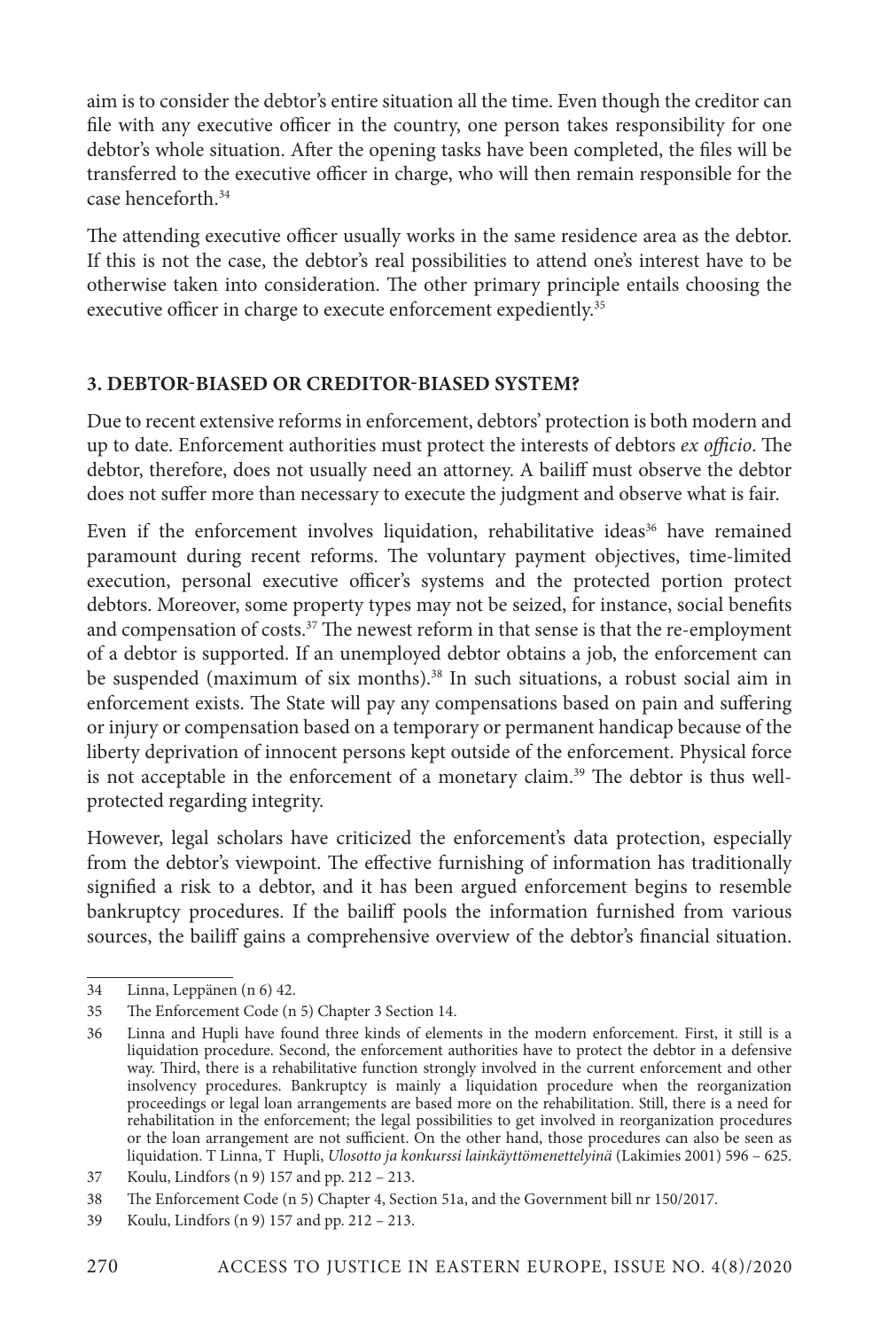Koulu and Lindfors are of opinion that the bailiff has better tools for that during the enforcement procedure compared with the bankruptcy procedure.<sup>40</sup> From the debtor's perspective, more effective tools existing in a single enforcement matter than general bankruptcy enforcement have been criticised.

The current dualism typifying this trend is expected to continue in the future. On the one hand, routine matters, such as cooperative salary earners or impecunious debtors, are handled automatically, minimising the enforcement work. In such situations, the enforcement somewhat resembles administration (in the bureaucracy sense) rather than justice administration.<sup>41</sup> However, the enforcement authorities must cooperate with the other authorities and the private sector. The aim is to consider the debtor's situation comprehensively. The bailiff has a new rehabilitative role as well. The second question constitutes, what is to be done with contumacious debtors. They engender current objects in effective and individual enforcement, *special enforcement*. In such cases, the enforcement procedure resembles more justice administration than administrative matters. Thus, the enforcement becomes long-lasting and inclusive mimicking bankruptcy proceedings.<sup>42</sup>

Havansi has also highlighted the same problem. He has asserted enforcement has become softer concerning the honest debtors facing genuine financial challenges. The opposite trend of intensive enforcement concerns the potentially but contumacious solvent debtor  $43$ 

#### **4. COOPERATION BETWEEN ACTORS**

The debtor must cooperate. The debtor's obligation to provide information became more evident and concrete with the 2003 reform. The reform solidified this mandate.<sup>44</sup> The debtor must respond to the bailiff 's questions, but otherwise, the debtor does not need to provide information.<sup>45</sup> The Enforcement Code lists the questions.<sup>46</sup> Otherwise, the debtor does not need to remain active, for the debtor has no duty to contact a bailiff if the person's income or wealth changes, and the information encompassing answering the bailiff 's questions.47 Therefore, a debtor's role embodies a passive information source rather than an active subject.

Upon the bailiff 's request in an enforcement matter, the debtor shall truthfully provide the following information the bailiff needs for enforcement: (1) debtor's personal and contact details and, insofar as is necessary for the enforcement matter, information

<sup>40</sup> Koulu, Lindfors (n 9) 416 – 417.

<sup>41</sup> There has also been some discussion in Finnish legal literature whether the enforcement is included in administration or in the administration of justice. Havansi, Linna and Hupli see the enforcement as an administration of justice, whereas Tuori thinks it is only administration. Hidén finds characteristics of both elements. Linna, Hupli (n 36) 596 – 625 and T Linna, *Ulosott-oikeuden yleiset opit – missä ja mitä?*  (Lakimies 2009) 3 – 33.

<sup>42</sup> Koulu, Lindfors (n 9) 419.

<sup>43</sup> E Havansi, *Ulosotto-oikeuden pääpiirteet,* 2nd ed (Helsingin yliopisto 2000) 13 – 14.

<sup>44</sup> Linna, Leppänen (n 6) 449.

<sup>45</sup> Koulu, Lindfors (n 9) 150.

<sup>46</sup> The Enforcement Code (n 5) Chapter 3, Section 32.

<sup>47</sup> Linna, Leppänen (n 6) 448.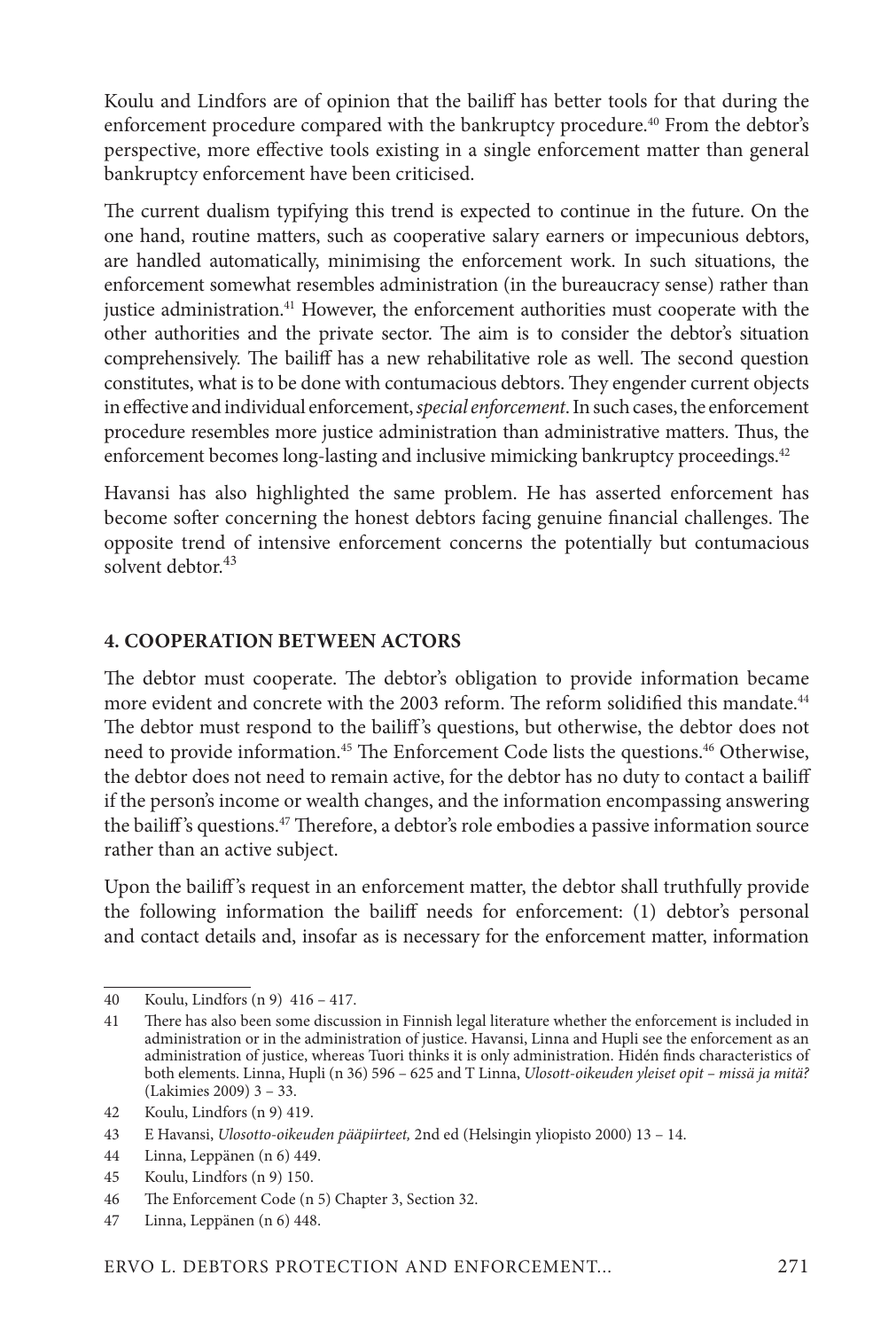regarding family and persons maintained by the individual, (2) information on one's property and other assets, income, debts, shareholdings and memberships in other corporations with a bearing on financial status, (3) information on any likely anticipated changes to the information in the following year, (4) information on how wages, salary, or other recurring income is determined, as well as information on the person's place of employment and employer contact details or other payer of wages or salary, (5) information on the whereabouts of an object or document subject to a relinquising liability or a statutory duty of relinquishment to the bailiff, (6) information on contracts and commitments affecting the individual's financial status as well as assets administered or used by the person based on an assignment or a comparable basis, arrangement or contract, (7) information on assets conveyed, payments made and transactions concluded against consideration or without consideration, if the information is necessary to determine whether an action for recovery can be used to recuperate assets for enforcement, and on procedures, arrangements and other measures affecting comparable transactions (8) other comparable information on the person's financial status and operations.<sup>48</sup>

The list is not conclusive. Based on paragraph 8 of Chapter 3, Section 52 of the Enforcement Code, the bailiff can always pose additional similar questions to the debtor. However, the question has to concern the debtor's economic situation, and information must be necessary to execute the enforcement order.<sup>49</sup>

The obligation to provide information also covers contested property and property challenging to realise. Notably, whether the property can or cannot be seized remains irrelevant. The same also applies to property abroad, even if the Finnish bailiff lacks the competence to execute the enforcement where such property is concerned.<sup>50</sup>

A debtor who is a natural person shall provide the information oneself. If the debtor has a guardian, the guardian shall provide the information to administer the assets. Also, an individual managing the debtor's business or assets is required to provide the mandated information. Concerning a decedent's estate, an estate executor or administrator must provide information. If the estate shareholders are jointly in charge, every shareholder is subject to the same compulsion.<sup>51</sup>

If the debtor entails a corporation or a foundation, the information shall be provided by (1) a board of directors member or a comparable body, or chief executive officer or comparable position, (2) an individual personally liable for corporate commitments, (3) an individual entitled to sign for the corporation or foundation alone or jointly with another individual, (4) an individual who, given the circumstances<sup>52</sup>, is

<sup>48</sup> The Enforcement Code (n 5) Chapter 3, Section 52.

<sup>49</sup> However, other kinds of questions may be asked if the debtor has been informed responding to them remains voluntary. But even in that case, the questions must be deemed necessary to fulfil the pending enforcement execution. Linna, Leppänen (n 6) 456.

<sup>50</sup> Linna, Leppänen (n 6) 457 – 458.

<sup>51</sup> The Enforcement Code (n 5) Chapter 3, Section 53.

<sup>52</sup> This refers to the various intermediary arrangements in the corporation or a foundation operation. This intermediary uses the operative power usually belonging to the corporation's organizational entities. These arrangements can be typical, for instance, in family businesses or in one-man companies. The internal hallmark of this arrangement can be, for example, the person has a corporate credit card in one's possession or in one's factual control. Linna, Leppänen (n 6) 454.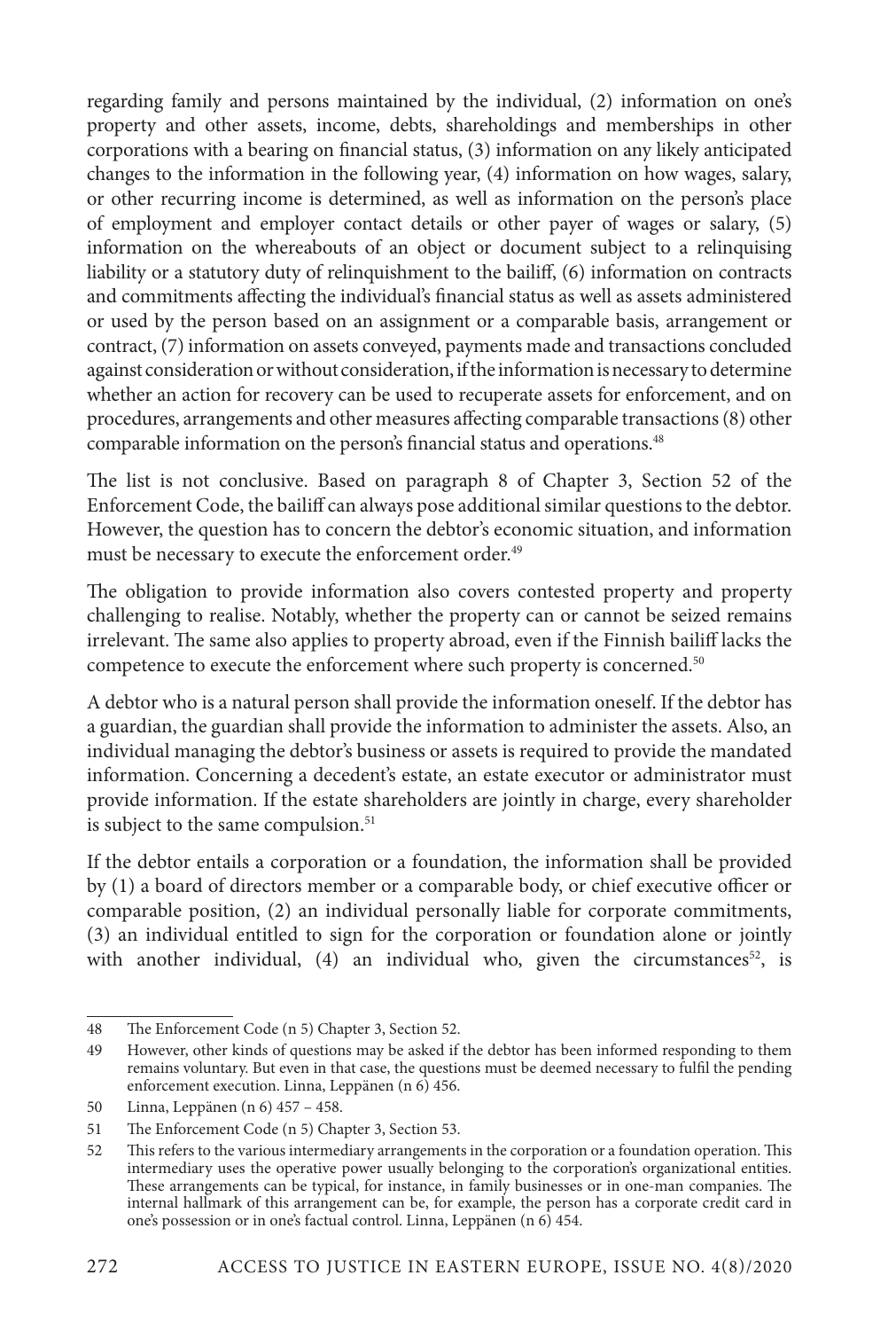managing corporate or foundation operations or seeing to its administration or asset administration.53 Moreover, a person holding one of these positions during the year preceding the request for information is subject to the obligation to provide information. If no one is available to provide information, the individual last occupying a comparable position is subject to the same mandate.<sup>54</sup>

Furthermore, upon request, a debtor employee and auditor shall provide the required information relating to their tasks. However, this mandate only applies if the bailiff considers the information essential for the enforcement and cannot be obtained in any other manner.<sup>55</sup> The first alternative involves asking the debtor directly. Thus, the role of employees and auditors represents a secondary option. The requirements for interviewing employees and auditors only apply if the information cannot be found otherwise, and this information must also be necessary for the enforcement's execution. The employee plays a significant role during the interviewing process. The employee can only be asked questions related to one's responsibilities. Providing information must not jeopardise an employee's position, for interviewing employees is only permitted as an ultimate means of obtaining information.<sup>56</sup> Furthermore, only higher-ranking employees should be questioned. Lower-ranking clerical employees or workers should not be interviewed.<sup>57</sup> Likewise, the auditor should only be questioned if necessary, and the auditor's privileged position as a debtor's trusted employee should be considered.<sup>58</sup>

The list of questions in the Enforcement Code<sup>59</sup> exclusively concerns the third parties who must give information to the bailiff based on the Enforcement Code. Third parties have no duty to respond to any additional questions.<sup>60</sup>

No particular order in the Enforcement Code list mandates how the bailiff should interview the persons with the duty to provide information. However, in practice, the first source of information remains the debtor or the creditor. This action is also based on the principle of fairness and the protection of privacy.<sup>61</sup>

The bailiff may procure information from a person subject to the compulsion either informally or by carrying out an enforcement inquiry. No rules exist regarding informal information procurement; thus, the fairness principle only suggests a guideline to follow.62 The Government Bill stated the bailiff should avoid interviewing the debtor in all situations. Hence, casual information obtaining should not occur without the debtor's consent if colleagues, family members, neighbours, or other persons are

- 57 Linna, Leppänen (n 6) 455.
- 58 Linna, Leppänen (n 6) 456.
- 59 The Enforcement Code (n 5) Chapter 3, Section 52.
- 60 Linna, Leppänen (n 6) 482 and 456.
- 61 Linna, Leppänen (n 6) 446.
- 62 Linna, Leppänen (n 6) 447.

<sup>53</sup> The person is obliged to give information like a debtor, and has a duty to attend in the enforcement inquiry. Thus, one's position can therefore be seen as a parallel to the debtor's position. (Linna, Leppänen  $(n 6)$  452.)

<sup>54</sup> The Enforcement Code (n 5) Chapter 3, Section 54.

<sup>55</sup> The Enforcement Code (n 5) Section 55.

<sup>56</sup> Linna, Leppänen (n 6) 452.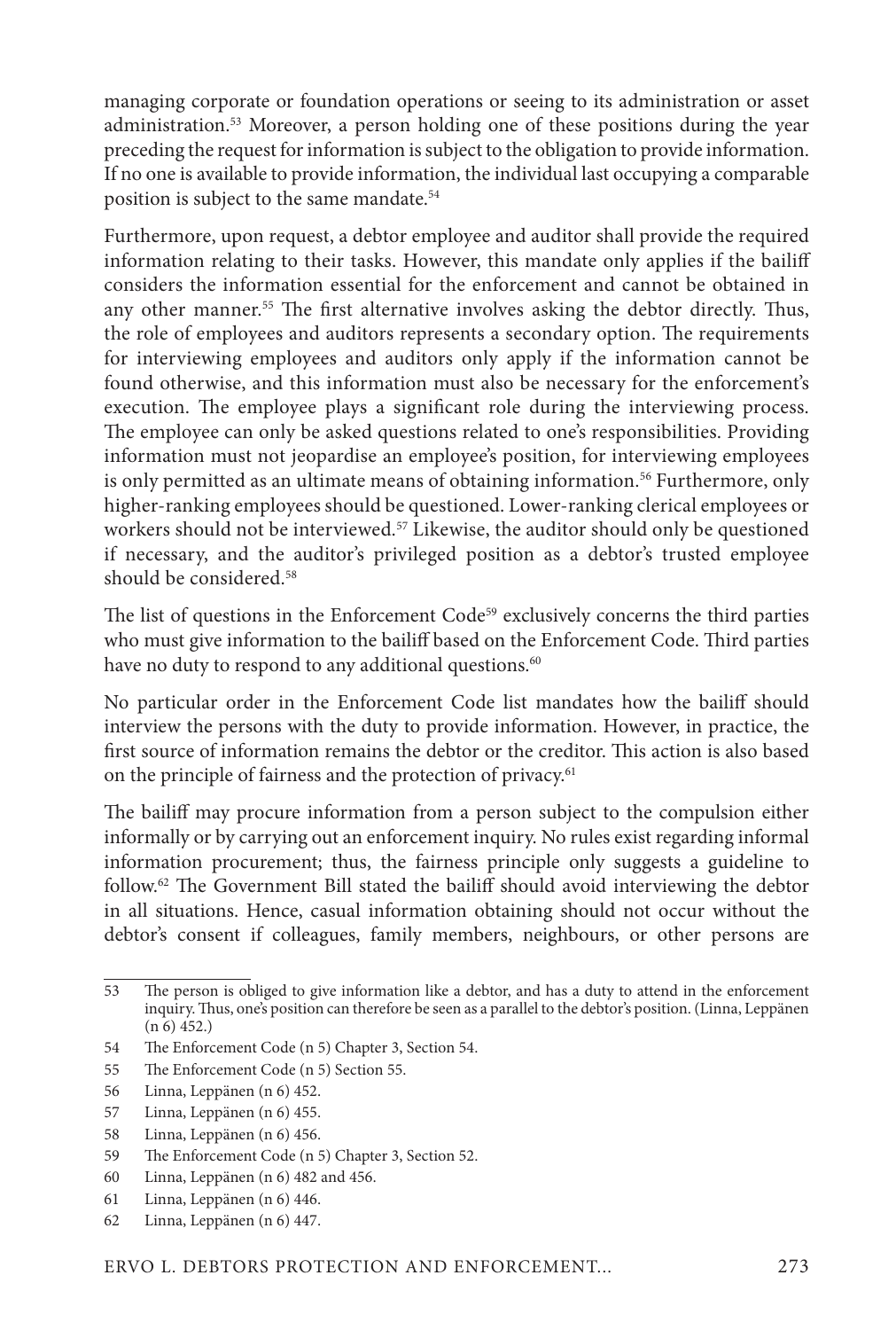present. However, an exception exists if the debtor has attempted to avoid the bailiff. In such instances, third parties may be present when posing questions to the debtor.<sup>63</sup>

An enforcement inquiry may be aimed at an employee and the auditor only if a particular reason exists. If a said individual refuses to provide information, then the bailiff may, under threat of a fine, compel the individual to do so at once or within a time limit. In an enforcement inquiry and, when necessary, including information procured informally, the individual subject to the obligation shall be reminded of the duty to give truthful answers, and giving false or concealing information may result in punishment.64 The offences based on debtor dishonesty should be found in the Criminal Code. The offenses comprise dishonesty by a debtor, aggravated dishonesty by a debtor, fraud by a debtor, aggravated fraud by a debtor, deceitfulness by a debtor, a debtor's violation, and favouring a creditor.<sup>65</sup> The debtor has the duty always to be truthful. This responsibility does not depend on whether the debtor is interviewed informally or if the bailiff carries out an enforcement inquiry. The mandate to remain honest covers many situations, even when the debtor is approached during a chance encounter.<sup>66</sup>

Before the reform in 2003, the enforcement inquiry was mostly only the *ex post facto* possibility to establish the reasons why the debt had not been collected and why and enforcement had been terminated because of a lack of means. Usually, the enforcement inquiry was carried out because there were doubts about whether the debtor had hidden some property. With the reform, the enforcement inquires became a standard way to search property and maintain contact with the debtor. There is thus a substantial change in the ratio of the law  $67$ 

According to the current Enforcement Code, the bailiff shall carry out an enforcement inquiry if the creditor's receivable cannot be collected in full, and the debtor's financial circumstance has not been credibly ascertained.68 This rule represents the traditional starting point concerning when the enforcement inquiry becomes obligatory, namely when it is ruled.<sup>69</sup> In practice, the enforcement inquiry embodies the usual way to search for assets and maintain contact with the debtor.<sup>70</sup> The legislator's desire to change the situation thus seems to have been successful.

If an enforcement inquiry has already been carried out while the matter is pending and (1) no more than six months have passed since the inquiry, no need for a new enforcement inquiry exists unless circumstances have changed, (2) more than six months but no more than one year has passed since the inquiry, a new enforcement inquiry shall be executed if deemed justified given the circumstances, (3) more than one year has passed since the inquiry, a new enforcement inquiry shall be carried out unless

<sup>63</sup> Government Bill 216/2001, p. 152.

<sup>64</sup> The Enforcement Code (n 5) Chapter 3, Section 56.

<sup>65</sup> Criminal Code, Chapter 39, Sections 1 – 6.

<sup>66</sup> Linna, Leppänen (n 6) 447.

<sup>67</sup> Linna, Leppänen (n 6) 464.

<sup>68</sup> The Enforcement Code (n 5) Chapter 3, Section 57.

<sup>69</sup> This is because the enforcement inquiry is a time-consuming task and it would serve no purpose to carry it out for no reason.

<sup>70</sup> The Enforcement Code (n 5) Chapter 3, Section 57, Paragraph1 and Koulu, Lindfors (n 9) 151.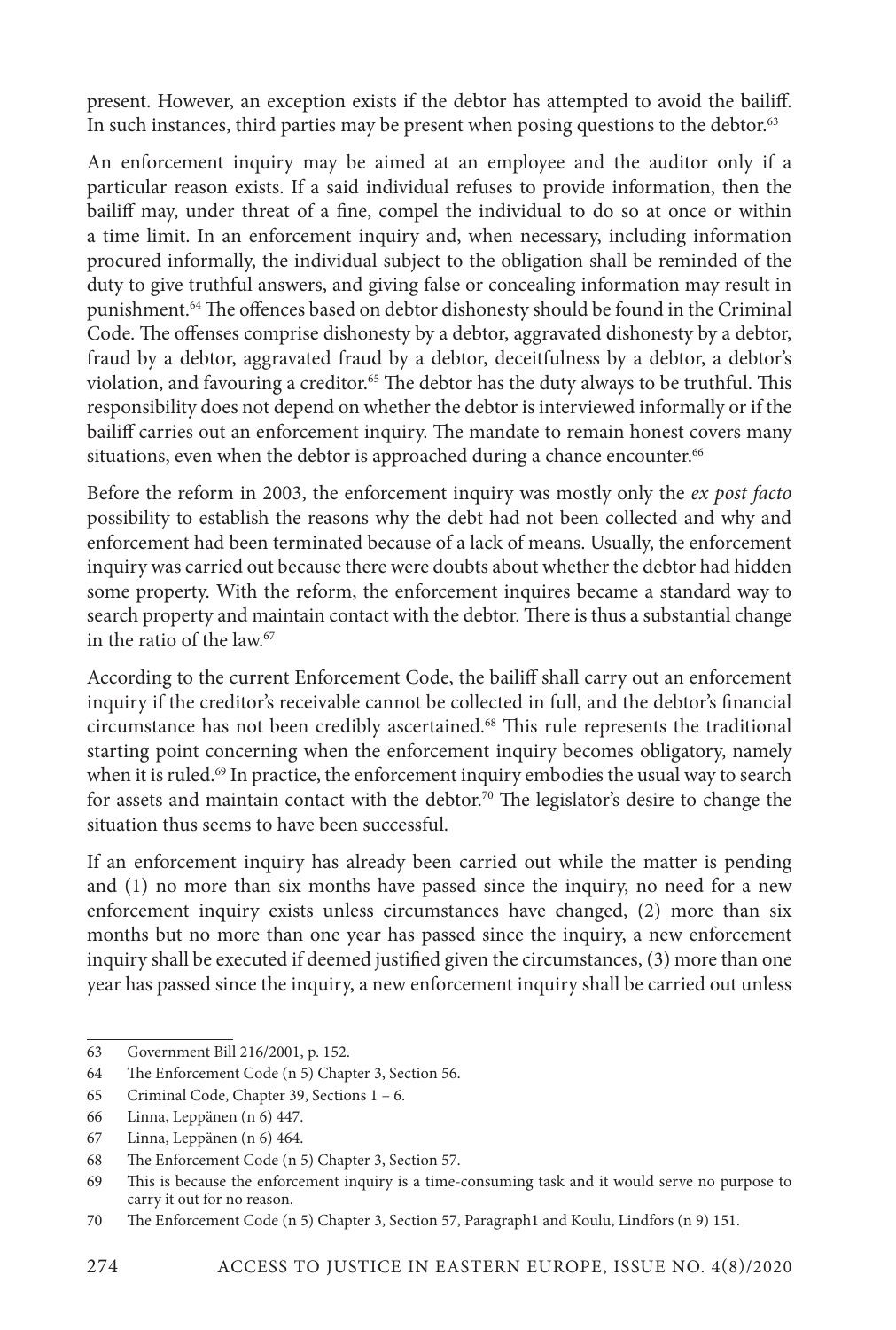manifestly unnecessary. If the wages, salary, or other recurring income of the debtor have been attached, an enforcement inquiry shall be carried out if necessary, owing to new applications or some other reason. At least once a year, the bailiff shall verify the amount of the recurring income paid to the debtor, unless this is obviously unnecessary.71 The creditor may also request a bailiff to perform an enforcement inquiry, but the bailiff ultimately decides. The creditor then has no right to evoke the enforcement inquiry.<sup>72</sup> An enforcement inquiry may also be carried out very frequently, as often as every week or even every day, if a valid reason for doing exists, like the conditions concerning the debtor's financial status change very abruptly. However, an enforcement inquiry cannot be utilized as a sanction, even when the debtor is contumacious. Such activities would contradict the fairness principle.73

The enforcement inquiry epitomises the most formal act of enforcement execution. The debtor must be summoned at least two days before the inquiry. The individual has to appear in person and is not allowed to use a representative. Being fetched by the police or a threat of a fine can be used as coercive measures.<sup>74</sup> The presence of legal counsel may also be prohibited, or attendance may be subject to rules if counsel's attendance would considerably hamper the enforcement. However, legal scholars have viewed this dynamic as unjust because the debtor must be truthful and correct the given information.75

The enforcement inquiry shall be carried out following response protocol to the bailiff 's questions. Moreover, the person giving the information may be required to compile a list of the debtor's property and assets, income, and debts or to provide the information needed for such a list. The protocol and list shall be given for review to the person subject to the obligation to provide information, and the corrections and additions shall be noted. The person subject to the mandate to provide information shall sign a statement stating they provided correct information; this statement shall then be added to the protocol and list. The enforcement inquiry may be conducted via telephone or some other suitable contact manner in a simple matter. In this situation, the necessary entries concerning the enforcement inquiry shall be recorded.<sup>76</sup>

An enforcement inquiry shall neither last longer than is needed to procure the necessary information nor for longer than six hours without interruption unless the person subject to the information obligation consents to this. If the inquiry is *essential for the enforcement, a person who has been brought* to the enforcement inquiry by the police *or who attends under threat of being fetched by the police* may be prevented from leaving the inquiry. Also, *another person* subject to the information mandate may be prevented from leaving the inquiry if *a fundamental reason* related to the enforcement exists *and if the prevention cannot be deemed unreasonable* given the circumstances.

<sup>71</sup> The Enforcement Code (n 5) Chapter 3, Section 57.

<sup>72</sup> Linna, Leppänen (n 6) 465.

<sup>73</sup> Linna, Leppänen (n 6) 467.

<sup>74</sup> Coercive measures cannot be used where they is not necessary to carry out an enforcement inquiry even though the debtor is being evasive. Linna, Leppänen (n 6) 471.

<sup>75</sup> The Enforcement Code (n 5) Chapter 3, Sections 58 and 59; see also Koulu, Lindfors (n 9) 152.

<sup>76</sup> The Enforcement Code (n 5) Chapter 3, Section 60.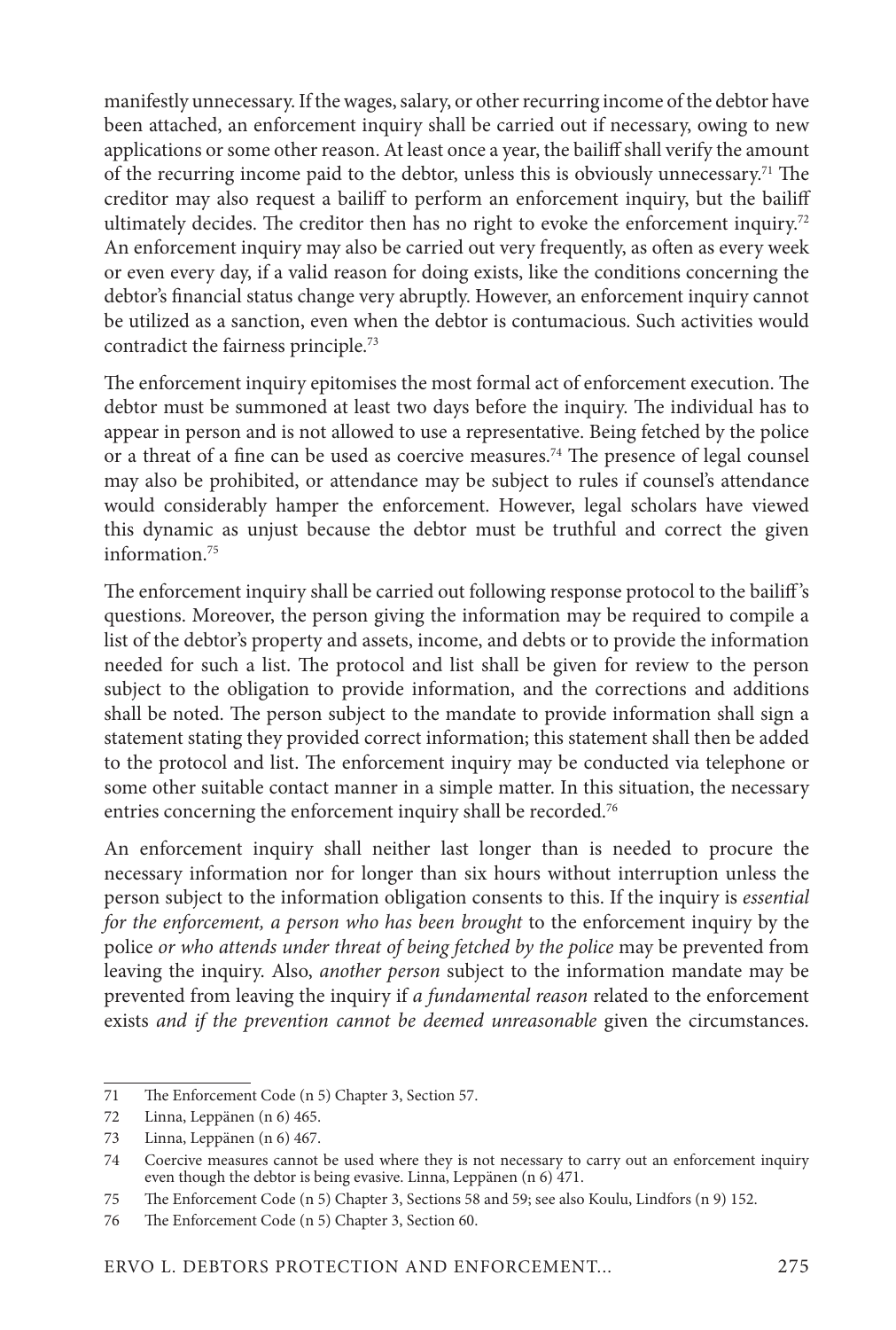The inquiry shall be postponed in full or in part if the bailiff deems the person subject to the information obligation cannot reasonably do so, especially illness or some other comparable reason.77

Preventing a person from leaving the inquiry poses a complicated question regarding fundamental rights. The legal literature stipulates a bailiff should be careful if a debtor is deprived of liberty, even for only a short period. A person prohibiting another from leaving by depriving liberty tests a state's constitutional limits. Careful attention to procedural correctness and fairness remains imperative.78

A person in possession or in charge of accounting data belonging to a debtor liable to keep accounts shall submit the following at the bailiff's request and for enforcement inquiry purposes: (1) accounting journals, receipts, and other accounting material, (2) documents and other records relating to the management and agreements of a corporation or foundation, (3) other documents and records concerning the debtor's business or professional activity.79 If a person subject to the information obligation refuses to do so in an enforcement inquiry or refuses to submit mandated data, the bailiff may, under threat of a fine, require the individual to fulfil the obligation at once or within a time limit.<sup>80</sup>

# **5. THE ROLE OF THIRD PARTIES AND OUTSIDERS**

The bailiff's right to obtain information from other authorities or third parties was considerably expanded in 1997. While obtaining information remains necessary in various enforcement types, impressive collection garners the most significance.<sup>81</sup>

According to the Enforcement Code's fundamental norm, the bailiff has the right to acquire specifically-outlined information, documents, and materials if they are necessary for enforcement in a given matter.<sup>82</sup> This rule completes attaining information based on other legislative acts. Rules included in other acts. Other possibilities exist to obtain confidential information. The cited rule is, therefore, only a minimum guarantee to obtain information. Also, the bailiff can, of course, collect publicly available information.<sup>83</sup>

The third party is obliged to provide information when asked and therefore has no obligation to provide information actively on one's initiative. The individual must answer the questions and remain truthful. If the third party gives false information or conceals information, the person could commit a criminal offence or remain liable to pay compensation.<sup>84</sup> The enforcement inquiry does not represent a measure against the third party, but a person as a debtor representative remains subject to such an inquiry. However, the third party can be viewed as a debtor if the bailiff suspects

<sup>77</sup> The Enforcement Code (n 5) Chapter 3, Section 61.

<sup>78</sup> Koulu, Lindfors (n 9) 153 and Linna (n 2) 699.

<sup>79</sup> The Enforcement Code (n 5) Chapter 3, Section 62.

<sup>80</sup> The Enforcement Code (n 5) Chapter 3, Section 63.

<sup>81</sup> Linna, Leppänen (n 6) 482.

<sup>82</sup> The Enforcement Code (n 5) Chapter 3, Section 64.

<sup>83</sup> Linna, Leppänen (n 6) 483 and 485.

<sup>84</sup> Linna, Leppänen (n 6) 492 – 493.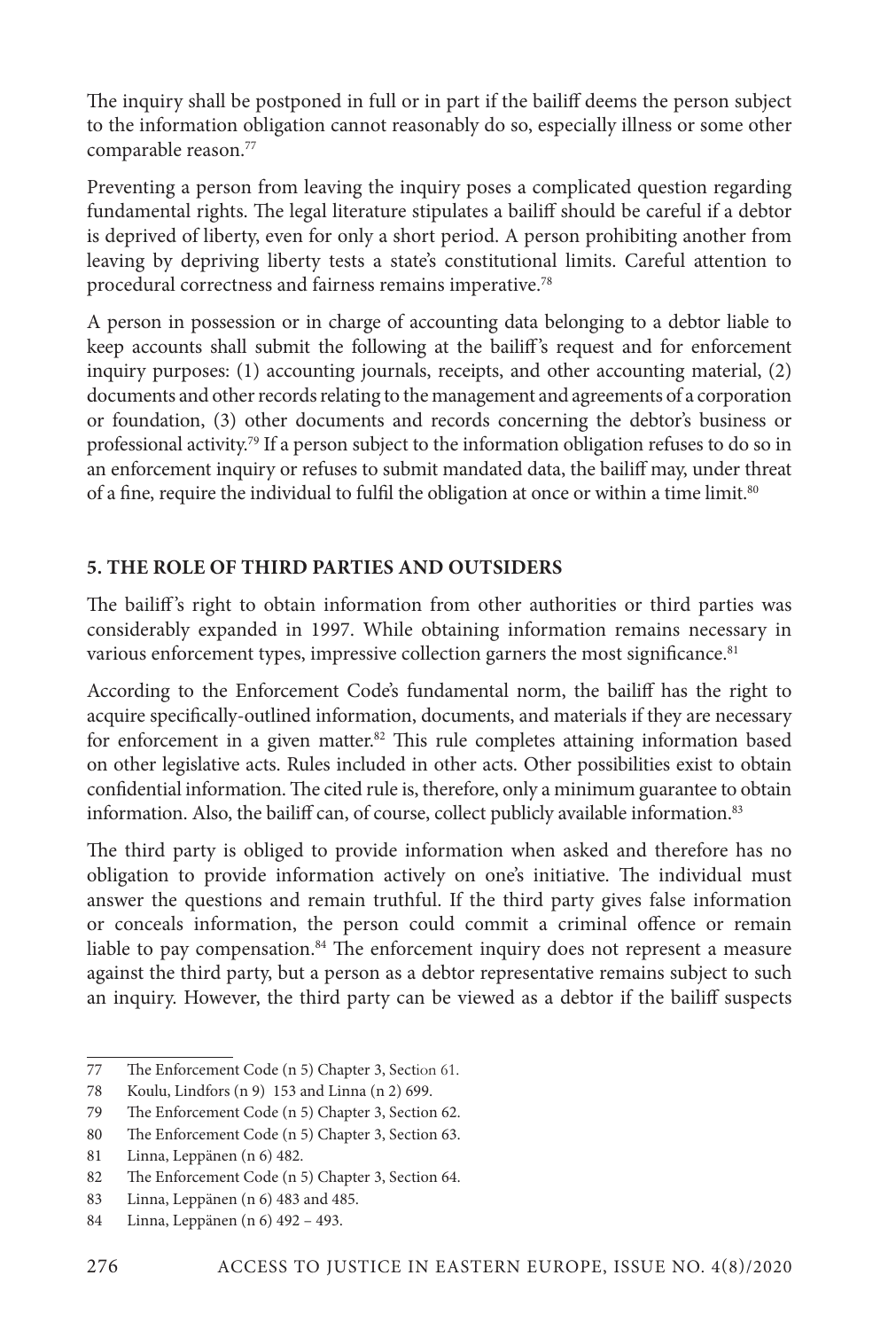artificial arrangements. In such a case, the third party is subject to the same duties to give information like the debtor.<sup>85</sup>

As the third party holds no general obligation to help the bailiff and give information, a third party's role differs from a witness's role in court proceedings. The third-party can voluntarily offer additional information.<sup>86</sup> Otherwise, for instance, a spouse, a neighbour, or another third party who knows the debtor's information has no general obligation to provide information based on their position.<sup>87</sup> Unlike a witness exception, if a relative or other close person must give information based on the Enforcement Code, the individual has no right to refuse.<sup>88</sup> The third-party also has no right to refuse to give information even if the information may be self-incriminating. Accordingly, it is argued in the legal literature that the third party is obliged to incriminate him/herself if necessary in order to fulfil the obligation to provide information.<sup>89</sup> However, the latter duty can be contested on the grounds of human rights and the European Court of Human Rights' case law.

If a third party refuses to provide information, the bailiff may compel the individual to provide it at once or within a time limit, and the failure to do so may result in the imposition of a fine. If information cannot be obtained from the third party in any other manner, the bailiff may compel the person, under threat of a fine, to arrive at the bailiff's office or at another suitable location to provide the information.<sup>90</sup> No need exists to use coercive measures against the third party who holds a minor interest or the information is not paramount. The situation as a whole is taken into consideration. The same is also true for circumstances where it is not clear if the third party must give information or not.<sup>91</sup>

*An authority and a party performing a public task* shall, upon request, provide the bailiff with all information in its possession relating to (1) the debtor's property and assets, income, debts, and another financial status and banking information, (2) the debtor's employment and service relationships, pensions and economic activity, (3) the debtor's address, telephone numbers, and other contact details.<sup>92</sup>

The bailiff cannot use the threat of a fine against an authority. However, an authority would be committing a criminal offence if it does not fulfil its duties to give information.<sup>93</sup>

In other words, every person, including outsiders without any specific interest in the case, has the right to receive, from the local enforcement authority, a certificate from the enforcement register concerning a person specified by the individual as a respondent in an enforcement matter. All the data entered into the Enforcement Register may be included on a certificate are public; the other data stored in the register remain confidential. The certificate will include the following information: 1) applicant and respondent names

<sup>85</sup> Linna, Leppänen (n 6) 489.

<sup>86</sup> Linna, Leppänen (n 6) 483 ‒ 484.

<sup>87</sup> Linna, Leppänen (n 6) 489.

<sup>88</sup> Code of Judicial Procedure, Chapter 17, Section 20.

<sup>89</sup> Linna, Leppänen (n 6) 491 – 492.

<sup>90</sup> The Enforcement Code, Chapter 3, Section 68.

<sup>91</sup> Linna, Leppänen (n 6) 499.

<sup>92</sup> It it not significant if the contact details are confidential or not. Linna, Leppänen (n 6) 496.

<sup>93</sup> Linna, Leppänen (n 6) 501.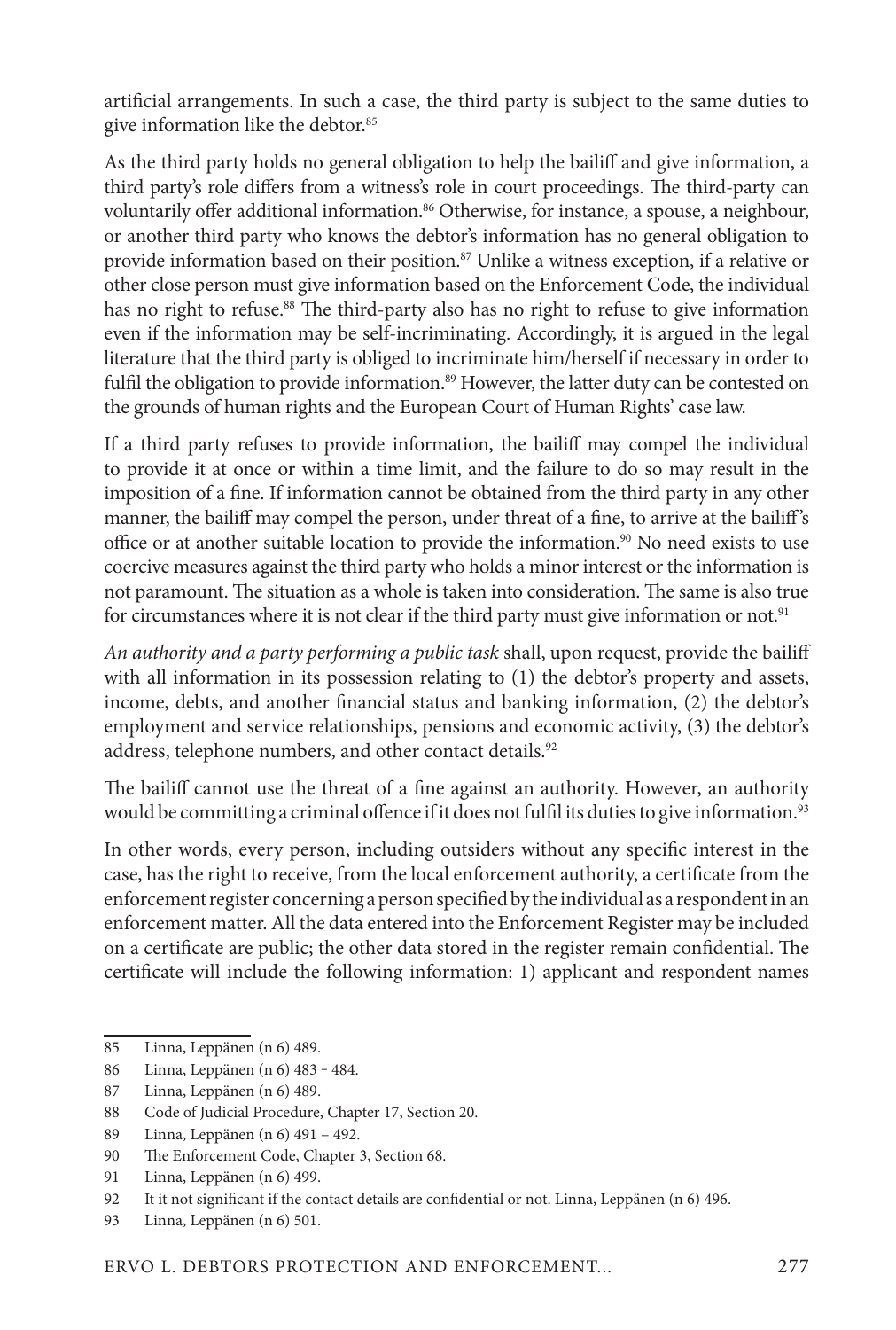and respondent's date of birth and the place of residence, 2) the enforcement matter, when it became pending, and passive receivable registration, 3) amount of the applicant's receivable and the amount remitted to the applicant, 4) nature and date of a certificate of impediment. The certificate shall be given as a print-out from the Enforcement Information System. If no register notations exist, a certificate to this effect shall also be issued. A certificate may usually be given covering the two years preceding the request. However, it can be issued covering up to four years if the requester demonstrates the information is necessary for their livelihood or otherwise to safeguard their vital personal or public interest. Before a certificate is issued, the name, profession, and residence of the person requesting the certificate and the essential justification shall be entered into the Enforcement Information System. At the registered person's request, the individual shall be informed of any certificates concerning the registered person having been issued from the enforcement register during the preceding six months.<sup>94</sup> This process aims to control unnecessary requests and to act reasonably concerning the debtor. However, information can be attained based only on the requesting party's inquisitiveness.<sup>95</sup>

# **6. LIMITATION PERIODS AND DAILY-LIFE PROTECTION**

Many protective rules exist in Finnish legislation. For instance, the debtor's necessary living costs are considered with the protected portion system's help, meaning an individual minimum income is protected from enforcement. The debtor's protected portion is 22.63 Euro per day for oneself and 8.12 Euro per day<sup>96</sup> for a spouse, a debtor's child, and a spouse's child depending on o<sup>n</sup>e's maintenance payment date of the next wages or salary. In the calculation of the protected share, a month corresponds to 30 days. A spouse engenders a married spouse or a person living in marriage-like circumstances. A person is deemed to depend on the debtor for maintenance if one's income is less than the protected portion calculated for the debtor, or a child/children, regardless of whether or not the spouse contributes to sustenance. Debtor-paid maintenance can also be considered. The amount of the protected portion shall be reviewed annually by a Decree of the Ministry of Justice.<sup>97</sup>

The following shall not be garnished from the base income: 1) the debtor's protected portion and one-third of the amount of the wages or salary exceeding the protected portion (*income limit garnishment*), 2) two-thirds of the wages or salary if the wages or salary exceed twice the amount of the debtor's protected portion, 3) less than the amount referred to in subparagraph 2, but at least one-half of the wages or salary, if the wages or salary are more than four times the amount of the debtor's protected portion. The Ministry of Justice's Decree will give more detailed provisions covering the third situation.<sup>98</sup>

Furthermore, the debtor's assets can be repossessed. Nevertheless, the assets the debtor and the debtor's family need for everyday life (tools and educational materials)

<sup>94</sup> The Enforcement Code (n 5) Chapter 1, Sections 30 and 31.

<sup>95</sup> Linna, Leppänen (n 6) 516.

<sup>96</sup> The Decree of the Ministry of Justice 1123/2019 (came into force on 1 January 2020).

<sup>97</sup> The Enforcement Code (n 5) Chapter 4, Section 48.

<sup>98</sup> The Enforcement Code (n 5) Chapter 4 Section 49.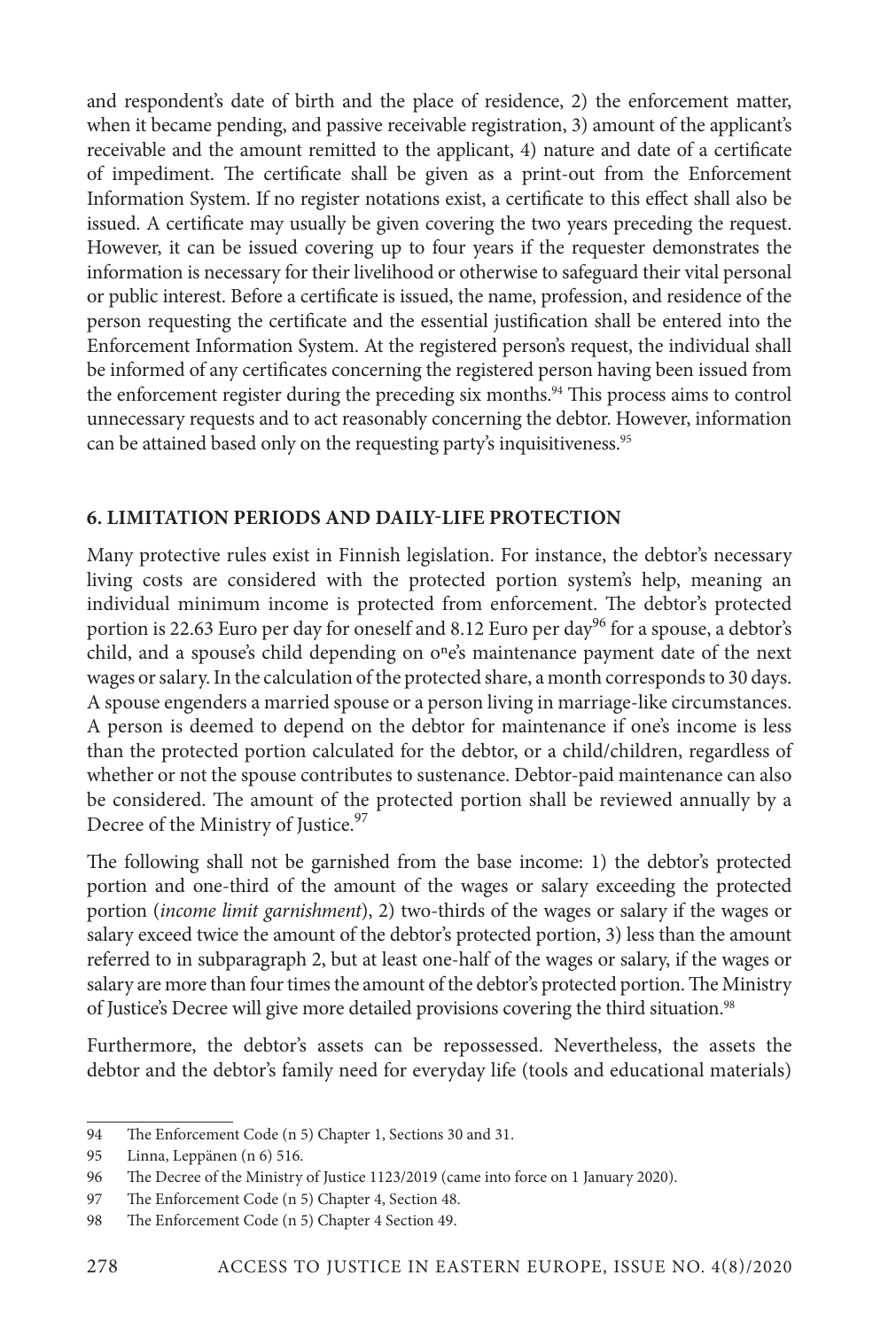are protected from repossession. This is called the right to *beneficium* and has to be taken into consideration *ex officio*. 99 This right may also not be renounced; even if the debtor wants to give these items to the executive officer voluntarily, the official cannot accept them. The debtor could sell these items and then give the money to the executive  $off <sub>100</sub>$ 

The enforcement limitation period was adopted in the Finnish enforcement legislation in 2003. This substantial reform towards debtors' rehabilitation reflected altered attitudes concerning payment obligations. Negative attitudes emerged towards the change and the new debut release mindset. The Enforcement Act only contained an enforcement limitation period. It did not outline a final debt limitation statute. Hence, only the enforcement was limited, while materially, the debt was still valid even after this time-limit. The enforcement was not possible after the limitation period had expired. However, private debt collection was permitted, although few legal tools existed to do so. A set-off was possible, as well as taking the debt from the security. Payment could legally be retrieved from a decedent's estate <sup>101</sup>. In practice, the debtor held only a moral obligation to pay. As a whole, the debtor situation remained unclear about how this debt affected taxes and social benefits. The legislator saw this situation as unsatisfactory and took action. With 2008 amendments, the final debt limitation was included in the new Enforcement Code. The economic crisis at the beginning of the 1990s reason precipitated these reforms. As the legal possibility to get a loan or the voluntary release programme did not help, these rules limiting the duration and final limitation statute were adopted into law. 102

The maximum limitation period now equals 32 years. After that time, no tools exist to continue debt collection. Essentially, the debt no longer exists.<sup>103</sup> A ground for enforcement imposing the payment liability to *a natural person104* remains enforceable for 15 years. The first debts based on this amended rule will expire soon. The limitation extends to 20 years if the creditor embodies a natural person or if the debt is based on a crime for which the debtor has been sentenced to imprisonment or community service. If the debtor illustrates before issuing the ground for enforcements, the debt had been transferred to a natural person by someone other than a natural person, the time limit equals 15 years.<sup>105</sup> The duration is calculated from the judgment date by default or the final judgment or other final ground for enforcement.<sup>106</sup> In the case of taxes and other public payment obligations, the debt's final limitation statute provides duration equals

<sup>99</sup> On the interpretation of the *beneficium*, see the case law of the Supreme Court 1997:168, 1999:5, 2001:100 and 2004:136.

<sup>100</sup> The Enforcement Code (n 5) Chapter 4, Section 21 and Linna, Leppänen (n 6) 67.

<sup>101</sup> This complicated possibility was very laborious for creditors to collect the estate payment. At the same time, they had the most unsure and the smallest possibility of obtaining the payment compared with the other creditors. This situation was also seen as a disadvantage to debtor rehabilitation. The individual did not want to become active economicaly because it benefitted only creditors and not one's heirs. Therefore the debtor usually funneled the credit directly to the heir. See P Tuunainen, *Täytäntöönpanon määräaikaistuminen ja velallisen kuolema* (Lakimies 2004) 862 – 882.

<sup>102</sup> Koulu, Lindfors (n 9) 112. For the reasons, see also the Government Bill 83/2006.

<sup>103</sup> Koulu, Lindfors (n 9) 114.

<sup>104</sup> Debt can be based on the business activities. Koulu, Lindfors (n 9) 113.

<sup>105</sup> The Enforcement Code (n 5) Chapter 2, Section 24.

<sup>106</sup> The Enforcement Code (n 5) Chapter 2, Section 25.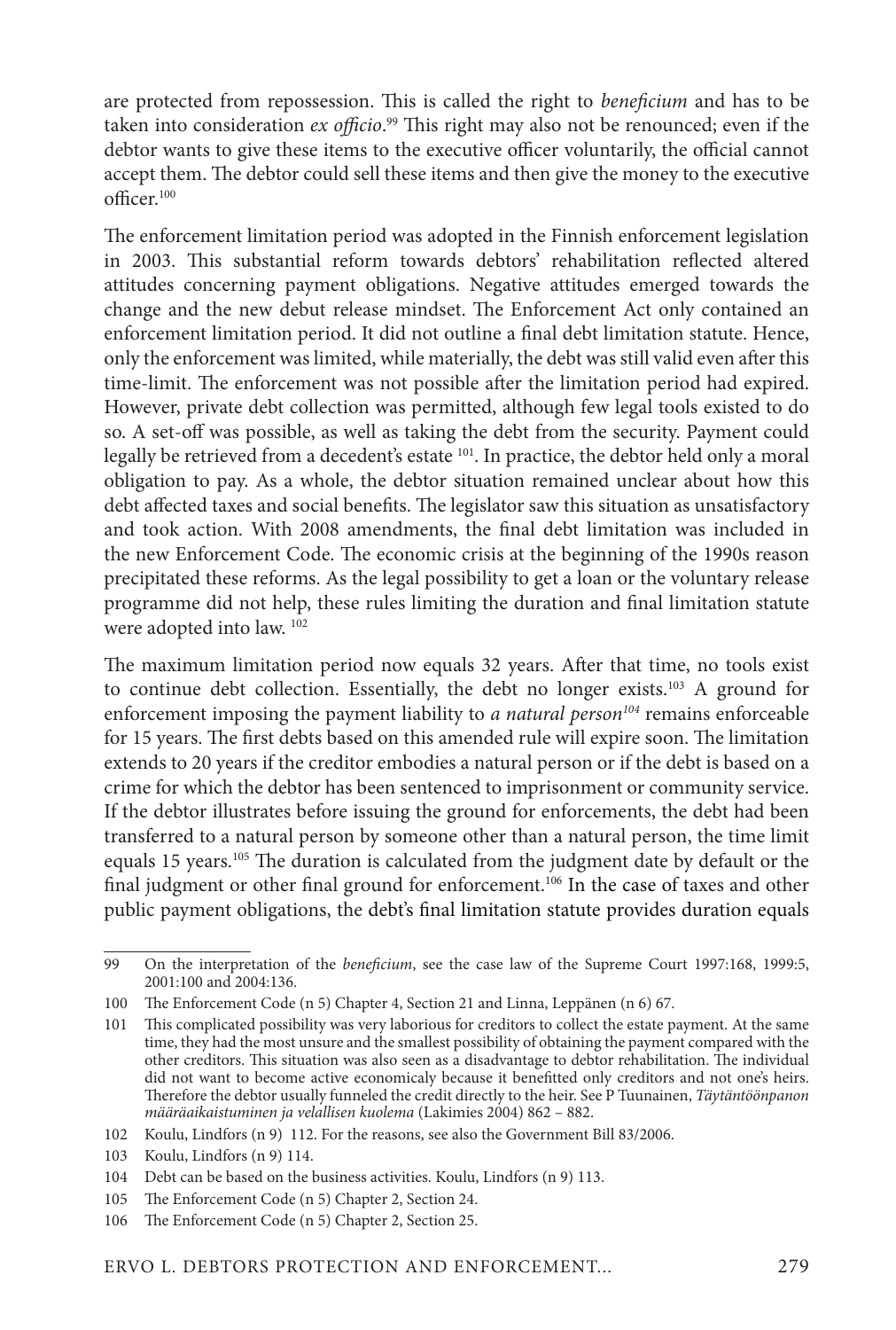five years, based on the particular Act on the Enforcement on Taxes.<sup>107</sup> This Act has been professed to be older but more modern than the Enforcement Code even though it has undergone several reforms.108

The limitation expiry will also delineate a final debt limitation.<sup>109</sup> This amendment came into force on 1 March 2008. When the limitation for enforcement expires, the debt can no longer be collected through any means, and the debt is permanently statute-barred even materially. Thus, the debt can no longer be recovered, for instance, by a collection agency or from a decedent's estate. This limitation period cannot be interrupted.110 Yet, set-off is usually possible, permitted to take debt from security.<sup>111</sup> Nowadays, the heir is released from the debt as well.<sup>112</sup>

However, the creditor has the right to take legal action against the debtor and require an extension to the enforcement limitation period. The court may extend the duration by ten years from the original limitation period's expiry if the debtor has a complicated payment receipt, for example, concealing or donating assets or circumstances. The creditor must take such actions at the latest within two years of the original limitation period's expiry.<sup>113</sup>

In case the debtor has paid the debt after the final debt limitation, the individual has a right to reimbursement. The bailiff controls ex officio preventing such mistakes.<sup>114</sup>

Whether the limitation periods cover foreign judgments and other foreign grounds for enforcement remains unclear in the legal literature. The legislator believes the limitations can be executed based on enforcement's foreign grounds. However, Linna and Leppänen dissented: the foreign enforcement grounds cannot be put at a more advantageous position than the Finnish ones. Creditors should always apply the foreign enforcement ground in such situations. Linna and Leppänen however, contended the circumstances differed if international rules bound Finland. They demonstrated if enforcement grounds were valid for execution in the original country, enforcement could be denied in Finland. This would encompass all the situations where no *exequatur* is needed. If the *exequatur* is needed, the Finnish statutes on the limitation for enforcement and the final statute of debt limitations will be applied.<sup>115</sup>

However, the debtor will not be released if the creditor has not attained grounds for enforcement. For instance, the debt will not fall under the limitation statute if the debtor and creditor have agreed upon and adhere to the payment schedule.<sup>116</sup>

- 115 Linna, Leppänen (n 6) 177 179.
- 116 Koulu, Lindfors (n 9) 112.

<sup>107</sup> The Act on Enforcement Taxes and Other Public Payments Section 20.

<sup>108</sup> Koulu, Lindfors (n 9) 116.

<sup>109</sup> The Enforcement Code (n 5) Chapter 2, Section 27.

<sup>110</sup> 'Täytäntöönpanokelpoisuuden määräaika ja saatavan lopullinen vanhentuminen' (*Oikeus.fi*, 14 July 2020) <https://oikeus.fi/ulosotto/fi/index/ulosotto/taytantoonpanokelpoisuudenmaaraaikajasaatavanlopullinen vanhentuminen.html> accessed 22 November 2020.

<sup>111</sup> Government bill 83/2006.

<sup>112</sup> Koulu, Lindfors (n 9) 113.

<sup>113</sup> The Enforcement Code (n 5) Chapter 2, Section 26.

<sup>114</sup> Koulu, Lindfors (n 9) 113.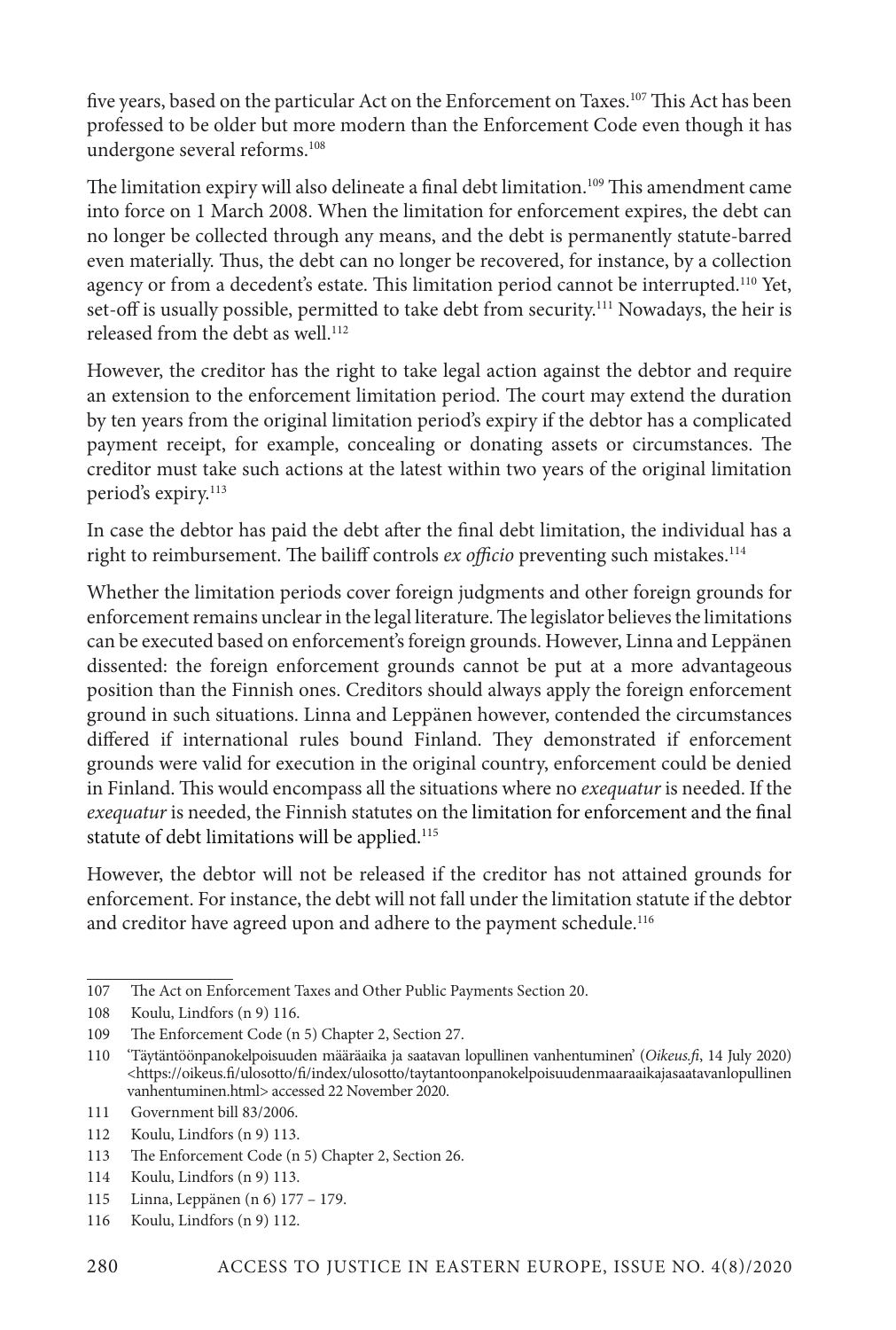#### **7. COVID-19 PROTECTION**

Due to the Covid-19 pandemic, there are temporary changes in the Enforcement Code. These are put in place to protect those debtors who are economically suffering from the pandemic's consequences. The objective is to make their recovery easier during the period of transition. This temporary legislation came into force in April 2020, and the Finnish government aims to extend the period of the validity of the legislation and the related relief arrangements until the end of April 2021.

The mitigations made possible by the temporary law have already been actively used in the execution of enforcement. Significantly, the applications for grace-free months and relief applications have increased. It is expected that those applications will keep increasing because the economic effects of the pandemic happen with an in-built delay; first, there is a pandemic, and even when it is over, its economic consequences are still there.<sup>117</sup>

The tools that are used to protect debtors during the pandemic and to help them recover economically are, for instance, grace-free months or relief arrangements. Also, the postponement of the execution of enforcement is possible based on the temporary law. This covers both debts and evictions, in which the postponement of the removal date is made possible concerning Covid-19-related problems. Naturally, the urgency requirement stipulates that the foreclosure procedure be carried out without undue delay.118 One other tool is that the foreclosure procedure does not default in credit records as quickly as usual. $119$ 

The bailiff must inform a debtor of these mitigation possibilities *ex officio*. It is included in the principle of transparency.120 However, the bailiff retains case-by-case discretion to change or limit the granting of additional time and relief. $121$ 

#### **8. CONCLUSIONS**

The relatively well-protected debtors' situation can be seen as a problem from the creditors' side and a comparative perspective when the significant monetary collection is seen as the most crucial aim.<sup>122</sup> The Finnish enforcement system and legislation are mainly based on the idea of rehabilitation of a debtor, and, following this kind of thinking, the interests of debtors have to yield to the interests of creditors. However,

<sup>117</sup> 'Ulosottolain väliaikaisiin muutoksiin esitetään jatkoa' (*Ministry of Justice*, 8 October 2020) <https:// oikeusministerio.fi/en/-/ulosottolain-valiaikaisiin-muutoksiin-esitetaan-jatkoa> accessed 22 November 2020.

<sup>118</sup> Act on Temporary Modification of the Enforcement Code 289/2020, Chapter 4, Sections 6, 51, 52, 64 and Chapter 7, Section 4.

<sup>119</sup> Act on Temporary Modification of the Enforcement Code 289/2020, Chapter 3, Section 21.

<sup>120</sup> Act on Temporary Modification of the Enforcement Code 289/2020, Chapter 1, Section 20.

<sup>121</sup> Act on Temporary Modification of the Enforcement Code 289/2020.

<sup>122</sup> On the other hand, Linna has seen the Finnish enforcement system as quite neutral concerning both parties. She thinks that, especially from the normative perspective, the applicant and the debtor are in the same that is neutral, position. The debtor is not seen as a weaker party, like the employee in employment legislation or consumer in consumer legislation. *Linna*, 2009, p. 18. However, I see the situation as a little bit different, especially from the normative perspective. The debtor is protected by very many rules and the strong objective of rehabilitation is included. In my opinion, it is mostly the applicant who will lose in such situations where creditor's interest and debtor's interest are in collision.